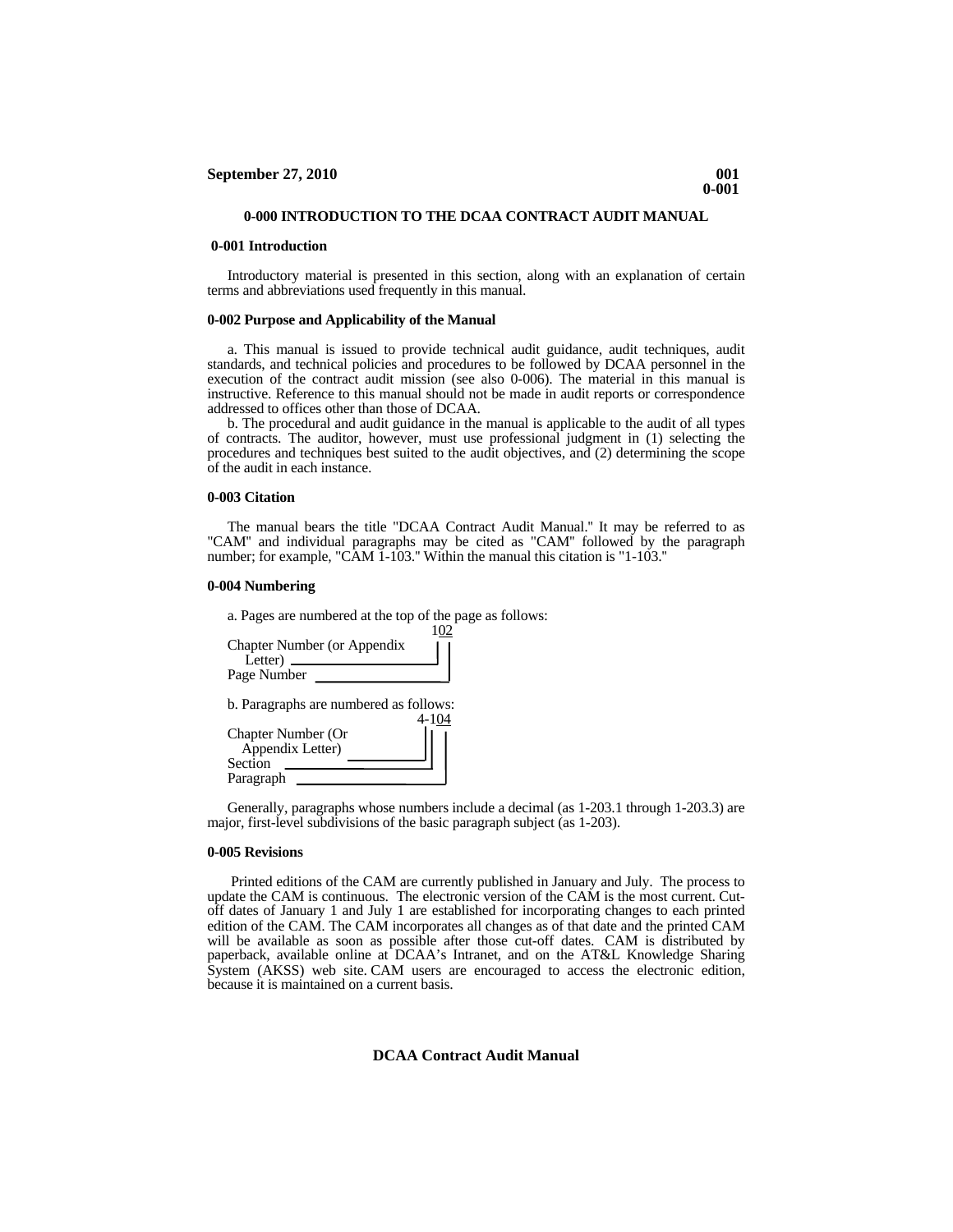#### **0-006 Other DCAA Audit Guidance**

Memorandums for Regional Directors (MRDs) provide a mechanism for disseminating audit guidance which supplements or revises audit guidance. Audit guidance in open Memorandums for Regional Director (MRDs) is available on DCAA web sites under Open Audit Guidance and generally supersedes the guidance reflected in the Contract Audit Manual (CAM). Changes in audit policy issued in an MRD are often incorporated in the CAM at a later date and the MRDs will remain open until the guidance is incorporated into the CAM.

When an auditor starts a new assignment, open MRDs must be reviewed for any guidance that may apply to that assignment. Open MRDs can be identified using the link provided on the DCAA Intranet home page for "MRDs, AGMs, & AMGMs" and the date range function.

 The online CAM, available on the DCAA intranet home page and the public web site (http://www.dcaa.mil), is the most current version of the audit manual and should be used, considering any open MRDs, over other CAM versions to the extent possible. The hardcopy CAM is available for interim use when access to the DCAA intranet or the DCAA public website is not available, such as at contractor sites. However, before acting on guidance obtained from the hardcopy CAM or copy available through icons on DCAA user computer desktops, auditors must review the online CAM and MRDs to ensure the guidance is the most current.

## **0-007 User Comments/Suggestions**

 User comments/suggestions are welcome. DCAA employees are encouraged to report any errors noted in the manual using the DCAA Single-Source Suggestion Forum available from the intranet home page.

 Non-DCAA users can send comments/suggestions by fax to (703) 767-3234, by email to [DCAA-PAS@dcaa.mil](mailto:DCAA-PAS@dcaa.mil), or mail to:

Headquarters, DCAA Attention: Auditing Standards Division (PAS) 8725 John J. Kingman Rd., Suite 2135 Fort Belvoir, VA 22060-6219

#### 0-**008 Explanation of Terms and Abbreviations**

DCAA --- The Defense Contract Audit Agency.

Director --- Director, DCAA.

Headquarters --- Headquarters, DCAA.

DoD --- The Department of Defense.

- Regional office --- The DCAA office having responsibility for all DCAA audit offices and auditors within a specified geographical area. Each is headed by a regional director and is the only organizational echelon between Headquarters and the field audit offices. Within each regional office, a particular regional audit manager exercises line authority over designated field audit offices.
- Field audit office (FAO) --- A DCAA term which encompasses both branch offices and resident offices. It does not include regional offices.
- Resident office --- The field audit office having responsibility for the DCAA mission, generally at one contractor location, and physically located at the contractor's plant.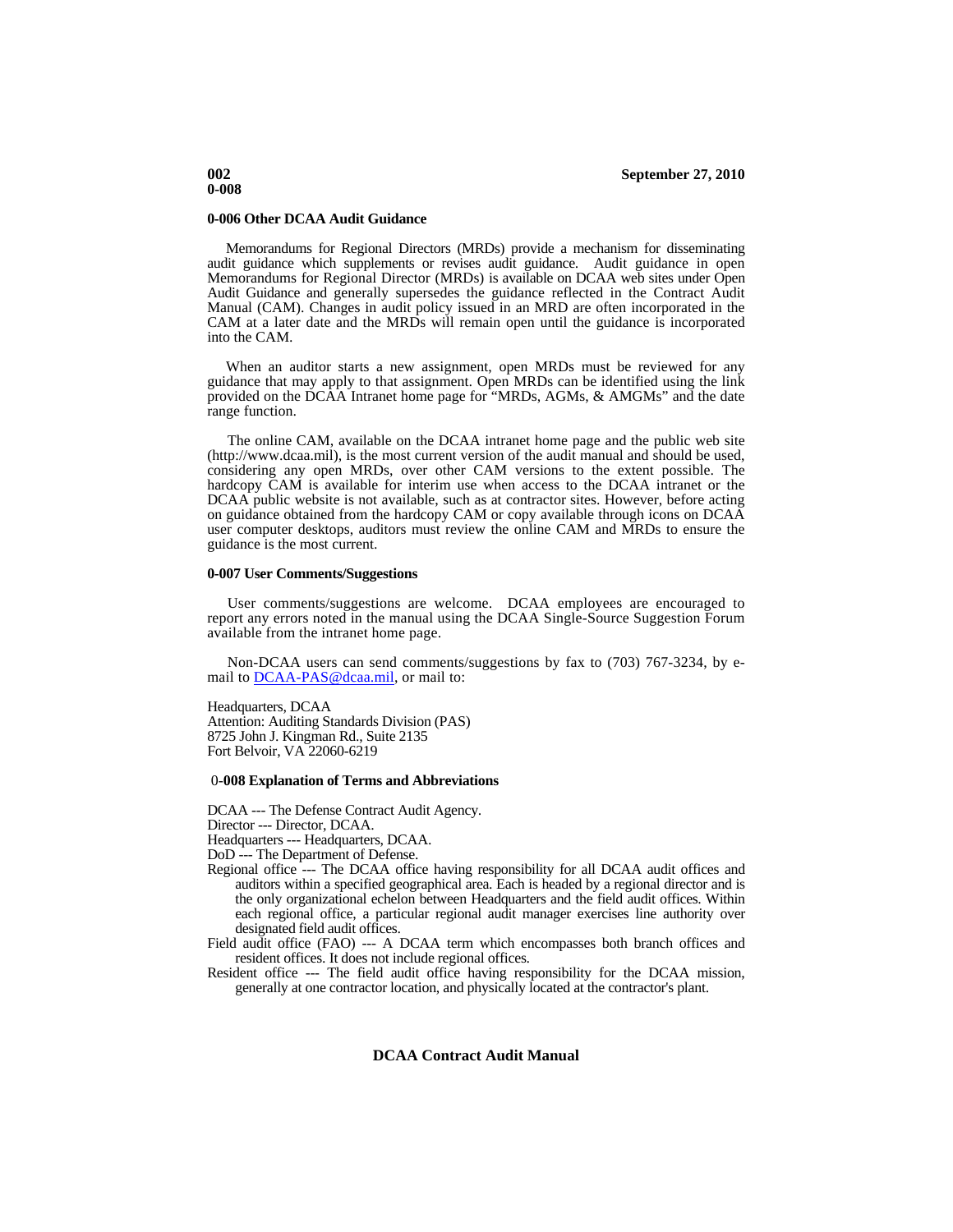Branch office --- The field audit office having responsibility for the DCAA mission for all contractor locations in a designated area except those assigned to a resident office.

Auditor --- An auditor performing the contract audit function of DCAA.

- Financial liaison advisor (FLA) --- A DCAA auditor assigned responsibility for coordinating contract audit matters with a procurement or contract administration office.
- Assignment Code --- The smallest scope of audit review which may be separately programmed, including a five-digit identifier, a title and a scope statement or the five-digit number recognized by the DCAA DMIS as specifying a discrete audit scope.
- Audit Area --- A set of interrelated internal controls or elements of risk within one of the four major functional groupings.
- Major Functional Grouping --- An element of the contractor's cost accounting system. The four major groupings presently in use are: General Controls (accounting and estimating systems, balance sheet, and income accounts); Direct Labor; Direct Material; and Indirect Expense.
- Subarea --- An element of internal control or risk within an audit area. For example, the audit area E.1, Special Purpose Reviews within the major functional grouping Indirect Expense is further analyzed through the subareas Insurance, Pensions, Cost Allocation Bases, IR&D/B&P, and Other Audits.
- Workpackage --- Any combination of predefined scopes of work programmed separately on the DMIS. It can include:
	- \* A single assignment code.
	- \* Two or more assignment codes.
	- \* An audit area or subarea (some subareas contain only a single assignment code).
	- \* A major functional grouping.
	- \* All direct costs or all indirect costs.
	- \* All costs included in the submission.

 This manual also uses definitions stated in Federal Acquisition Regulation (FAR) and Defense FAR Supplement (DFARS).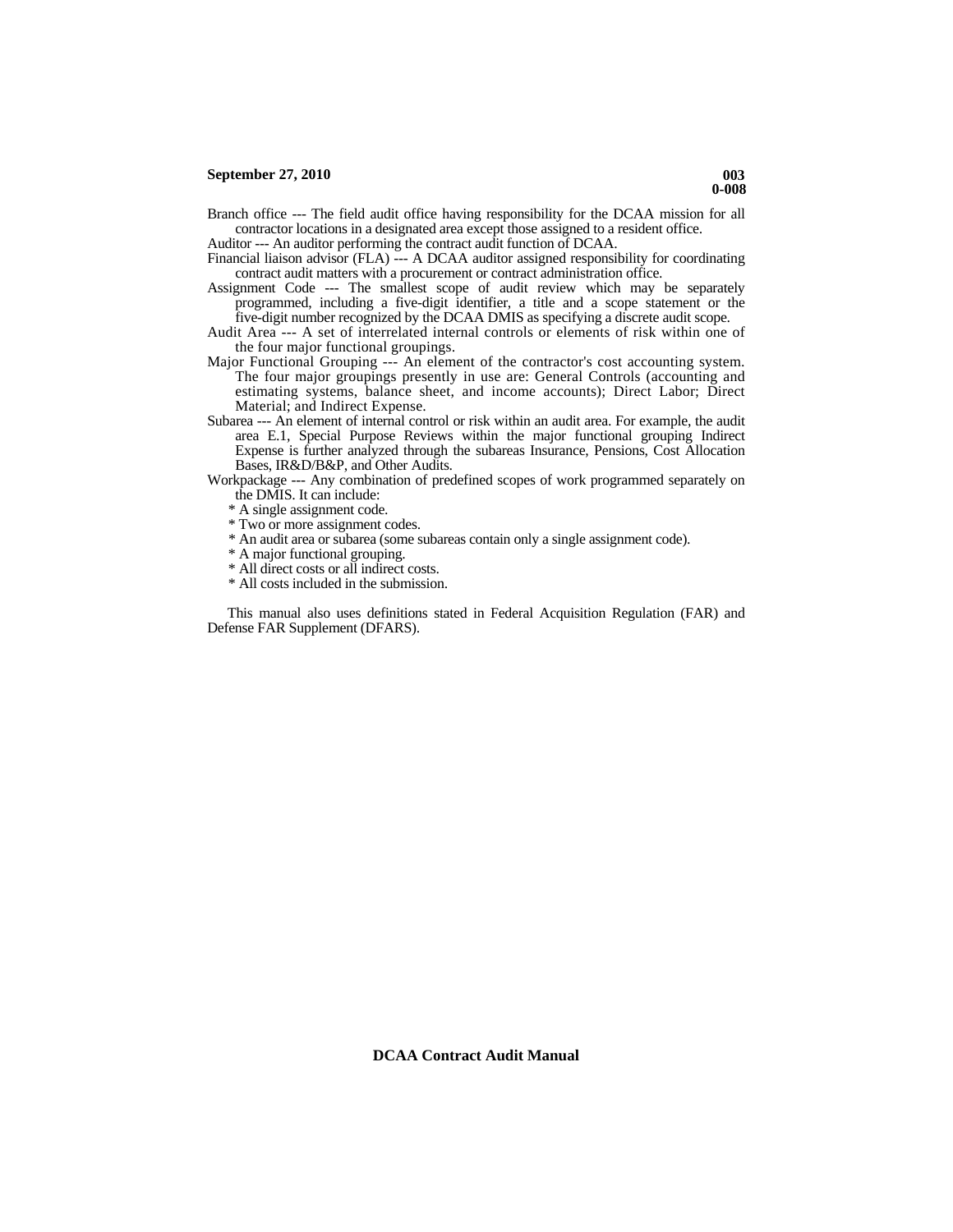| <b>Acronym/Abbreviation</b> | <b>Description</b>                                    |
|-----------------------------|-------------------------------------------------------|
| $A-E$                       | Architect-Engineer                                    |
| ABC                         | <b>Activity Based Costing</b>                         |
| <b>ACMS</b>                 | <b>Advanced Cost Management Systems</b>               |
| <b>ACO</b>                  | <b>Administrative Contracting Officer</b>             |
| <b>ACRS</b>                 | <b>Accelerated Cost Recovery System</b>               |
| <b>ADR</b>                  | <b>Alternative Dispute Resolution</b>                 |
| <b>ADR</b>                  | <b>Asset Depreciation Range</b>                       |
| ADV                         | <b>Auditable Dollar Volume</b>                        |
| <b>AFAA</b>                 | Air Force Audit Agency                                |
| AID                         | Agency for International Development                  |
| <b>AICPA</b>                | American Institute of CPAs                            |
| <b>APPS</b>                 | Audit Planning and Performance System                 |
| <b>ASBCA</b>                | Armed Services Board of Contract Appeals              |
| AT                          | <b>Attestation Standards</b>                          |
| B&P                         | Bid & Proposal                                        |
| <b>BCA</b>                  | Board(s) of Contract Appeals                          |
| <b>BOA</b>                  | <b>Basic Ordering Agreement(s)</b>                    |
| <b>BOE</b>                  | <b>Basis of Estimate</b>                              |
| <b>BOM</b>                  | <b>Bill of Material</b>                               |
| CAC                         | Contract Audit Coordinator (DCAA)                     |
| CACO                        | Corporate/Home Office ACO                             |
| CACS                        | Contract Audit Closing Statement(s) (DCAA)            |
| <b>CACWS</b>                | <b>Cumulative Allowable Cost Worksheet</b>            |
| CAD/CAM                     | Computer-Aided Design & Manufacturing                 |
| CAIG                        | Cost Analysis Improvement Group (DoD)                 |
| CAM                         | Contract Audit Manual (DCAA)                          |
| CAOs                        | <b>Contract Administration Offices</b>                |
| CAS                         | Cost Accounting Standard(s)                           |
| <b>CCDR</b>                 | Contractor Cost Data Report(s)/ing                    |
| <b>CCR</b>                  | <b>Central Contractor Registration</b>                |
| <b>CDA</b>                  | <b>Contract Disputes Act</b>                          |
| <b>CECSR</b>                | <b>Contractor Employee Compensation System Review</b> |
| <b>CFAO</b>                 | Cognizant Federal agency official                     |
| <b>CFR</b>                  | Code of Federal Regulations                           |
| <b>CFSR</b>                 | Contract Funds Status Report(s)/ing                   |
| <b>CFY</b>                  | <b>Contractor Fiscal Year</b>                         |
| <b>CHOA</b>                 | Corporate Home Office Auditor (DCAA)                  |
| <b>CIPR</b>                 | <b>Contractor Insurance/Pension Review</b>            |
| <b>CLIN</b>                 | <b>Contract Line Item Number</b>                      |
| <b>CMTL</b>                 | <b>Computer Managed Training Library</b>              |
| CO                          | <b>Contracting Officer</b>                            |
| <b>COBOL</b>                | Common Business-Oriented Language (EDP)               |
| <b>COE</b>                  | Corps of Engineers (Army)                             |

## **DCAA Contract Audit Manual**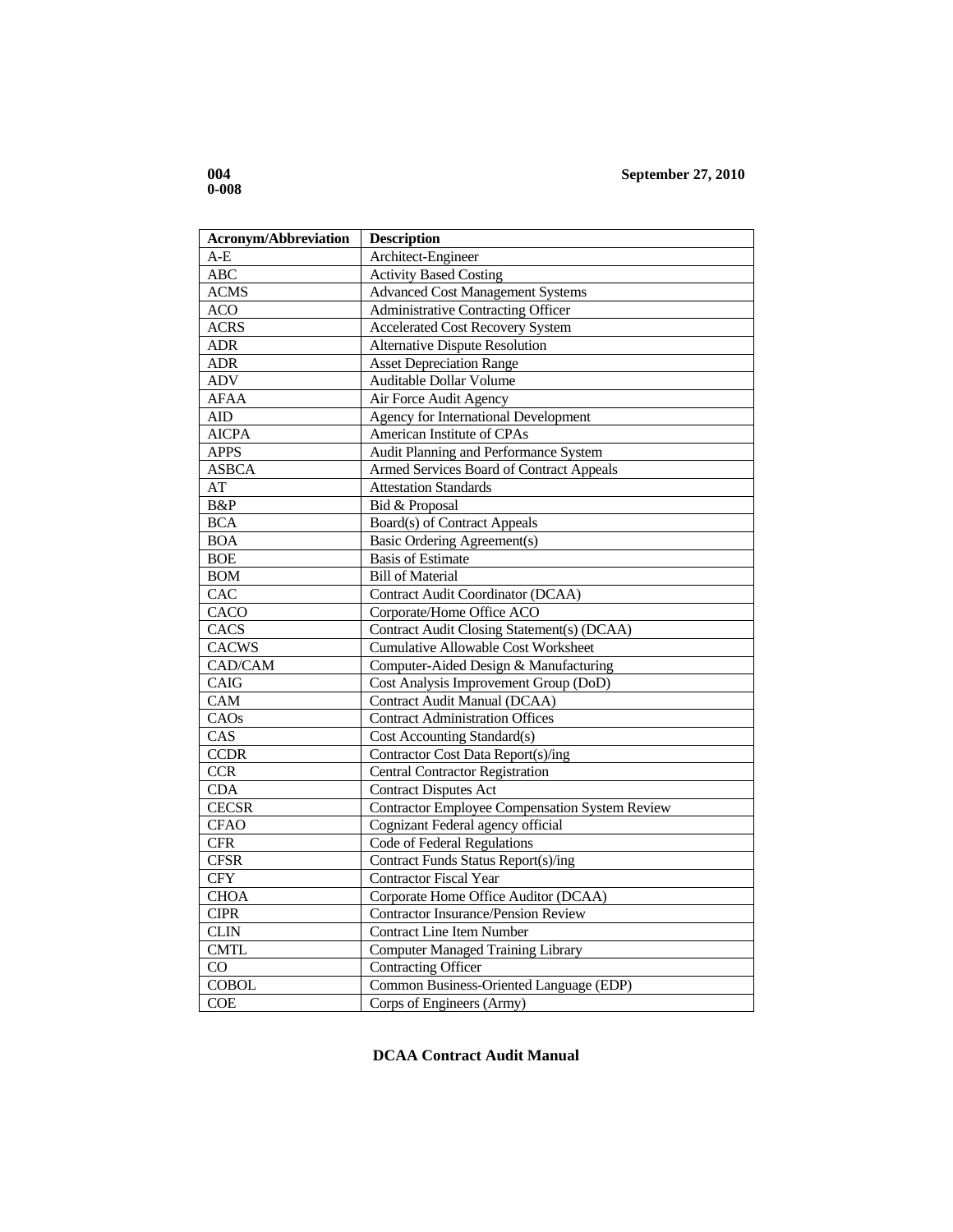| <b>Acronym/Abbreviation</b> | <b>Description</b>                                              |
|-----------------------------|-----------------------------------------------------------------|
| <b>COR</b>                  | Contracting Officer's Representative                            |
| <b>CPA</b>                  | Certified Public Accountant(s)                                  |
| <b>CPAF</b>                 | Cost-Plus-Award-Fee (Contract)                                  |
| <b>CPFF</b>                 | Cost-Plus-Fixed-Fee (Contract)                                  |
| <b>CPIF</b>                 | Cost-Plus-Incentive-Fee (Contract)                              |
| <b>CPR</b>                  | Contract Performance Report (previously Cost Performance        |
|                             | Report)                                                         |
| <b>CPSR</b>                 | <b>Contractor Purchasing System Review</b>                      |
| <b>CPU</b>                  | Central Processing Unit (EDP)                                   |
| C/SCSC                      | Cost/Schedule Control System Criteria                           |
| <b>CSRA</b>                 | Civil Service Reform Act                                        |
| <b>CSSR</b>                 | Cost/Schedule Status Report(s)/ing                              |
| <b>CY</b>                   | Calendar Year                                                   |
| <b>DAC</b>                  | Defense Acquisition Circular                                    |
| <b>DAR</b>                  | <b>Defense Acquisition Regulation</b>                           |
| <b>DCAAI</b>                | Defense Contract Audit Agency Instruction                       |
| <b>DCAAM</b>                | Defense Contract Audit Agency Manual                            |
| <b>DCAAP</b>                | Defense Contract Audit Agency Pamphlet                          |
| <b>DCAAR</b>                | Defense Contract Audit Agency Regulation                        |
| <b>DCAI</b>                 | Defense Contract Audit Institute                                |
| <b>DCMA</b>                 | Defense Contract Management Agency                              |
| <b>DCMD</b>                 | Defense Contract Management District                            |
| <b>DFARS</b>                | Defense Federal Acquisition Regulation Supplement               |
| <b>DFAS</b>                 | Defense Finance & Accounting Service                            |
| <b>DHHS</b>                 | Department of Health & Human Services                           |
| <b>DIIS</b>                 | <b>DCAA</b> Integrated Information System                       |
| DL                          | General Counsel (DCAA Hqs)                                      |
| <b>DLA</b>                  | Defense Logistics Agency                                        |
| <b>DLAD</b>                 | Defense Logistics Agency Directive                              |
| <b>DLAM</b>                 | Defense Logistics Agency Manual                                 |
| <b>DMIS</b>                 | Defense Contract Audit Agency Management Information            |
|                             | System                                                          |
| <b>DoDAAC</b>               | Department of Defense Address Activity Code                     |
| DoDD                        | Department of Defense Directive                                 |
| <b>DoDI</b>                 | Department of Defense Instruction                               |
| <b>DoDIG</b>                | Department of Defense Inspector General                         |
| <b>DOE</b>                  | Department of Energy                                            |
| <b>DOJ</b>                  | Department of Justice                                           |
| <b>DOL</b>                  | Department of Labor                                             |
| <b>DOT</b>                  | Department of Transportation                                    |
| <b>DPAPSS</b>               | Defense Procurement, Acquisition Policy, and Strategic Sourcing |
| <b>DPRO</b>                 | Defense Plant Representative Offices                            |
| <b>DSCA</b>                 | Defense Security Cooperation Agency                             |
| EAC                         | Estimate At Completion (Cost)                                   |
| <b>ECPF</b>                 | Electronic Contractor Permanent File                            |

## **DCAA Contract Audit Manual**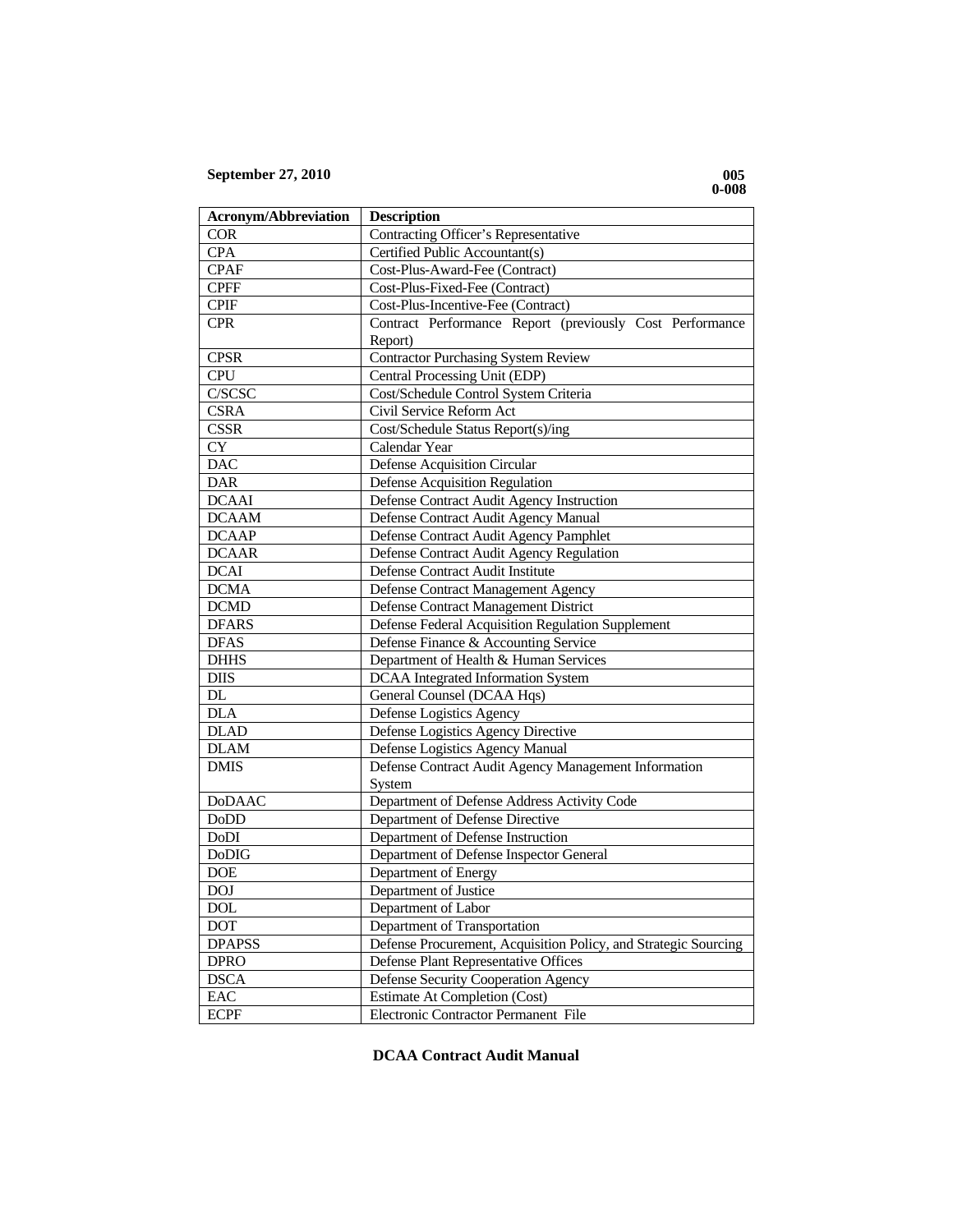| <b>Acronym/Abbreviation</b> | <b>Description</b>                                    |
|-----------------------------|-------------------------------------------------------|
| <b>EDP</b>                  | Electronic Data Processing (Computer(s))              |
| EEO                         | <b>Equal Employment Opportunity</b>                   |
| <b>EEOC</b>                 | Equal Employment Opportunity Commission               |
| <b>EPA</b>                  | Economic Price Adjustment                             |
| <b>EPA</b>                  | <b>Environmental Protection Agency</b>                |
| <b>ERISA</b>                | Employee Retirement Income Security Act (1974)        |
| <b>ERP</b>                  | <b>Enterprise Resource Planning</b>                   |
| <b>ESOP</b>                 | Employee Stock Option Plan                            |
| <b>ESS</b>                  | <b>Estimating System Survey</b>                       |
| <b>ETC</b>                  | <b>Estimate to Complete (Cost)</b>                    |
| <b>EVMS</b>                 | <b>Earned Value Management System</b>                 |
| FAC                         | Federal Acquisition Circular                          |
| <b>FAO</b>                  | Field Audit Office                                    |
| FAR                         | Federal Acquisition Regulation                        |
| <b>FASB</b>                 | Financial Accounting Standards Board                  |
| FASC                        | <b>Financial Advisory Services Center</b>             |
| FAT                         | <b>First Article Testing</b>                          |
| <b>FCR</b>                  | Federal Contracts Report (BNA)                        |
| <b>FCRC</b>                 | Federal Contract Research Center(s)                   |
| <b>FEMA</b>                 | Federal Emergency Management Agency                   |
| <b>FERC</b>                 | Federal Energy Regulatory Commission                  |
| <b>FFP</b>                  | Firm-Fixed Price (Contract)                           |
| <b>FFRDC</b>                | Federally Funded R&D Center(s)                        |
| <b>FICA</b>                 | Federal Insurance Contributions Act (Social Security) |
| $\overline{FLA}$            | Financial Liaison Advisor                             |
| <b>FLRA</b>                 | <b>Federal Labor Relations Authority</b>              |
| <b>FLSA</b>                 | Fair Labor Standards Act                              |
| <b>FMS</b>                  | <b>Foreign Military Sales</b>                         |
| <b>FOUO</b>                 | For Official Use Only                                 |
| <b>FPI</b>                  | Fixed-Price Incentive (Contract)                      |
| <b>FPR</b>                  | Fixed-Price Redeterminable (Contract)                 |
| <b>FPRA</b>                 | Forward Pricing Rate Agreement(s)                     |
| <b>FUTA</b>                 | Federal Unemployment Tax Act                          |
| FY                          | <b>Fiscal Year</b>                                    |
| G&A                         | General & Administrative (Expense)                    |
| <b>GAAP</b>                 | Generally Accepted Accounting Principles              |
| <b>GAAS</b>                 | <b>Generally Accepted Auditing Standards</b>          |
| GAC                         | Group Audit Coordinator (DCAA)                        |
| <b>GAGAS</b>                | Generally Accepted Govt. Auditing Standards (GAO)     |
| GAO                         | Government Accountability Office                      |
| <b>GASB</b>                 | Governmental Accounting Standards Board               |
| <b>GBL</b>                  | Government Bill of Lading                             |
| <b>GFAE</b>                 | Government-Furnished Aeronautical Equipment           |
| <b>GFM</b>                  | Government-Furnished Material                         |

# **DCAA Contract Audit Manual**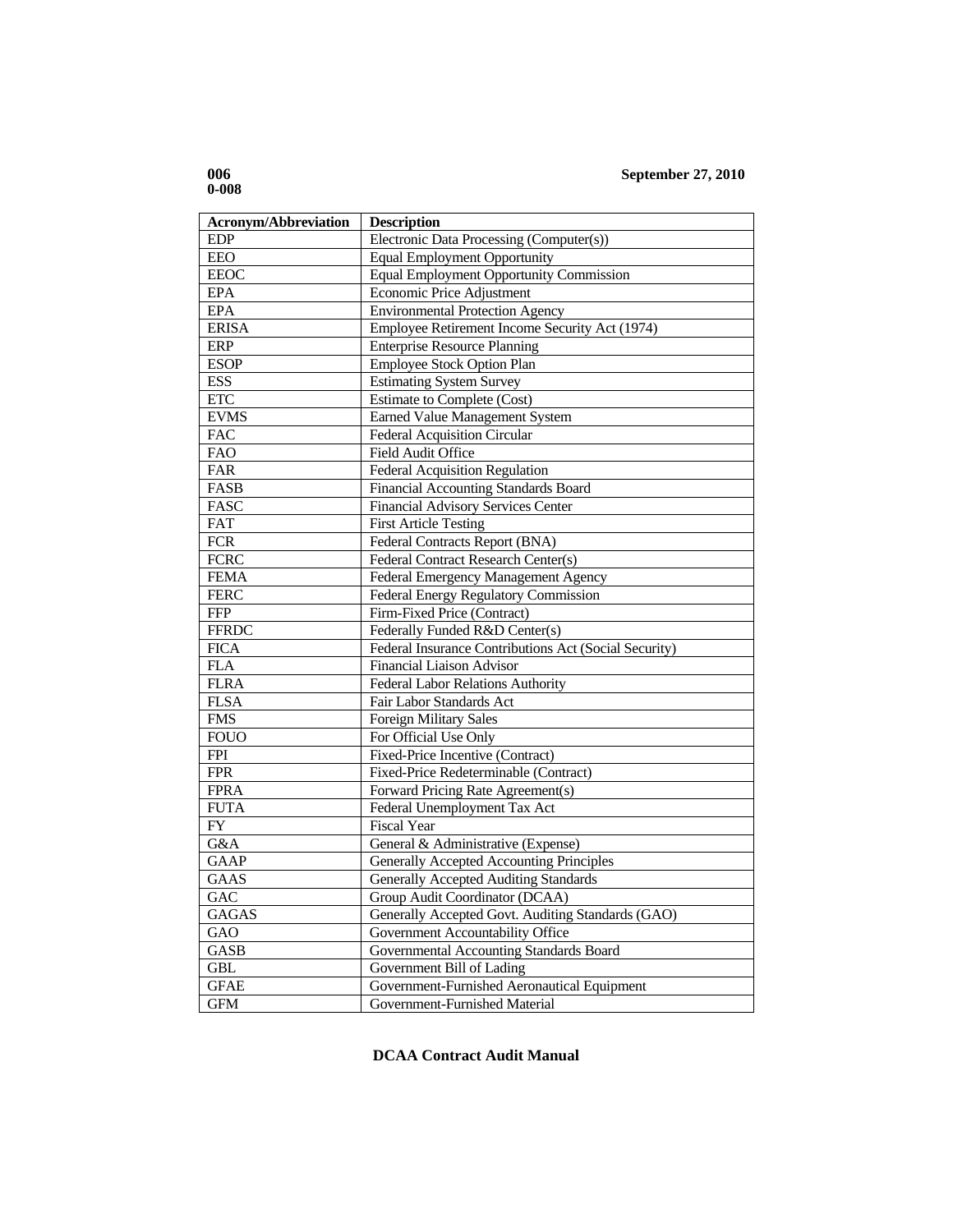| <b>Acronym/Abbreviation</b> | <b>Description</b>                                        |
|-----------------------------|-----------------------------------------------------------|
| <b>GFP</b>                  | Government-Furnished Property                             |
| $\overline{G}OCO$           | Government-Owned, Contractor-Operated (Plant)             |
| <b>GPO</b>                  | Government Printing Office                                |
| <b>GSA</b>                  | <b>General Services Administration</b>                    |
| <b>GSBCA</b>                | General Services Administration Board of Contract Appeals |
| <b>HCFA</b>                 | Health Care Financing Administration                      |
| VPS                         | <b>Insurance/Pension Specialist</b>                       |
| <b>ICAPS</b>                | <b>Internal Control Audit Planning Summary</b>            |
| <b>ICQ</b>                  | <b>Internal Control Questionnaire</b>                     |
| ${\rm IG}$                  | <b>Inspector General</b>                                  |
| <b>IIA</b>                  | <b>Institute of Internal Auditors</b>                     |
| <b>IPA</b>                  | <b>Independent Public Accountant</b>                      |
| IPT                         | <b>Integrated Product Team</b>                            |
| IR&D                        | Independent Research & Development (Cost)                 |
| <b>IRC</b>                  | <b>Internal Revenue Code</b>                              |
| <b>IRS</b>                  | <b>Internal Revenue Service</b>                           |
| $\overline{1S}$             | <b>Information Systems</b>                                |
| IT                          | <b>Information Technology</b>                             |
| <b>JCL</b>                  | Job Control Language (EDP)                                |
| <b>JTR</b>                  | Joint Travel Regulation                                   |
| <b>MAAR</b>                 | Mandatory Annual Audit Requirement(s)                     |
| <b>MICOM</b>                | <b>U.S. Army Missile Command</b>                          |
| <b>MMAS</b>                 | Material Management and Accounting System                 |
| <b>MOU</b>                  | Memorandum of Understanding                               |
| <b>MRD</b>                  | Memorandum for Regional Directors (DCAA)                  |
| <b>MRP</b>                  | Material Requirements Planning (Inventory Control System) |
| <b>MWS</b>                  | Major Weapon System                                       |
| <b>NASA</b>                 | National Aeronautics and Space Administration             |
| ${\bf NGB}$                 | National Guard Bureau (DoD)                               |
| <b>NRC</b>                  | <b>Nuclear Regulatory Commission</b>                      |
| <b>OAL</b>                  | Audit Liaison Division (DCAA Hqs)                         |
| ODC                         | <b>Other Direct Cost</b>                                  |
| <b>OFPP</b>                 | Office of Federal Procurement Policy (OMB)                |
| OIG                         | Office of the Inspector General                           |
| <b>OMB</b>                  | Office of Management and Budget                           |
| <b>ONR</b>                  | Office of Naval Research                                  |
| <b>OPSEC</b>                | DoD Operations Security Program                           |
| <b>OT</b>                   | <b>Other Transactions</b>                                 |
| <b>OTS</b>                  | <b>Technical Audit Services (DCAA Hqs)</b>                |
| <b>OWD</b>                  | Workload and Trends Division (DCAA Hqs)                   |
| PAC                         | Accounting & Cost Principles Division (DCAA Hqs)          |
| <b>PACO</b>                 | Principal ACO                                             |
| PAS                         | Auditing Standards Division (DCAA Hqs)                    |
| PAT                         | Process Action Team                                       |